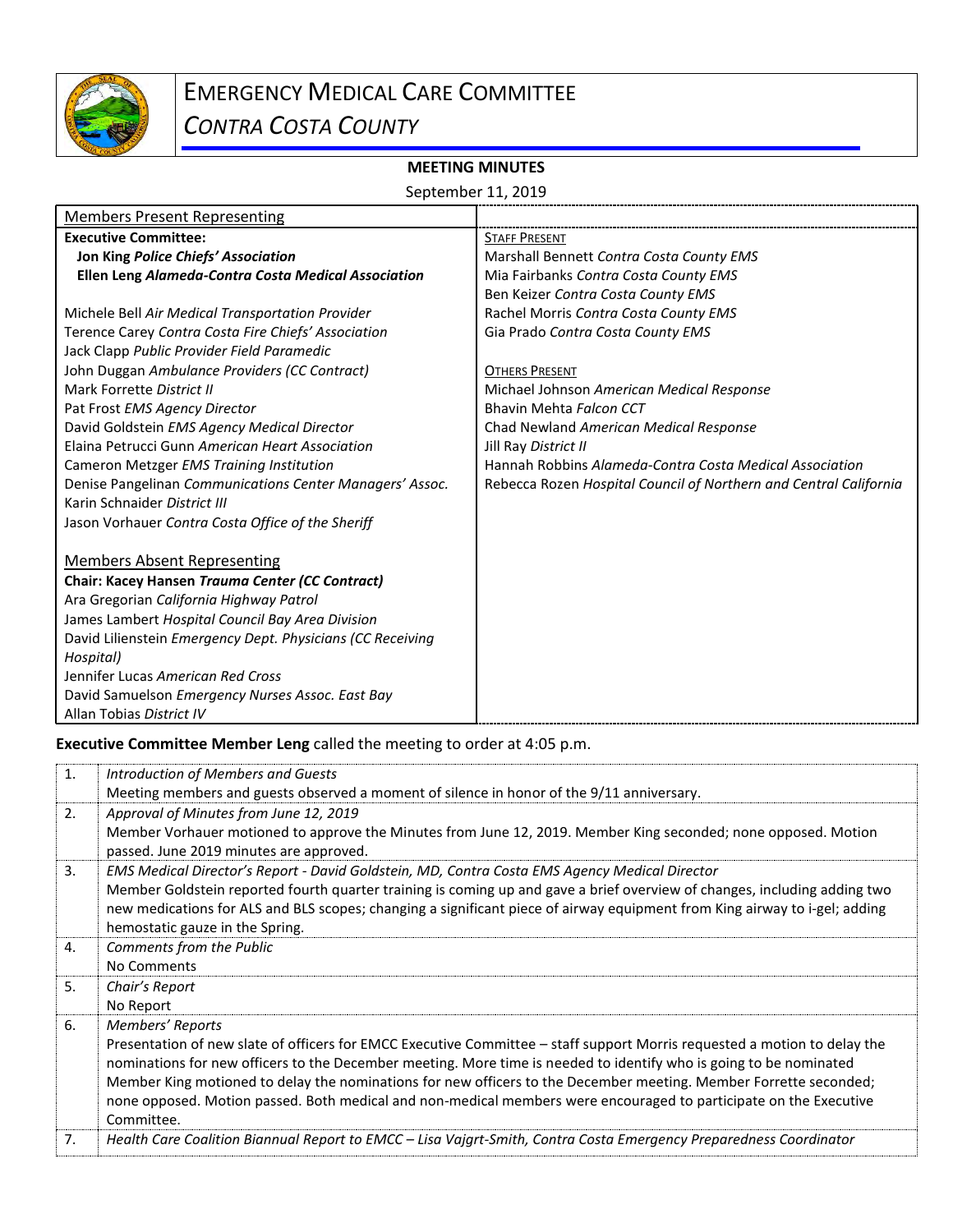|     | Health Services staff Lisa Vajgrt-Smith provided the biannual report of Contra Costa Med-Health Preparedness Coalition (HPP<br>Emergency Preparedness) activities. Report highlights include continued efforts trying to onboard more coalition members;<br>developments of the MHPC Response Plan and MHOAC Guide; held incident command training for SNFS; in April held Hazmat<br>full scale exercise involving participation from all eight hospitals testing the systems response to a cyanide exposure. The<br>largest deliverable for HPP was creating the Med Health Preparedness Coalition Response Plan & MHOAC guide. This is a<br>hybrid document that is meant to assist the Operational Area with response coordination. The MRC has been very active;<br>deployed to the Butte and Camp fires as part of responses. The MRC was awarded a 20,000 dollar grant to work with national<br>MRC to come up with training standards. |
|-----|-----------------------------------------------------------------------------------------------------------------------------------------------------------------------------------------------------------------------------------------------------------------------------------------------------------------------------------------------------------------------------------------------------------------------------------------------------------------------------------------------------------------------------------------------------------------------------------------------------------------------------------------------------------------------------------------------------------------------------------------------------------------------------------------------------------------------------------------------------------------------------------------------------------------------------------------------|
| 8.  | <b>EMCC Legislative Update</b><br>Member Samuelson (ENA representative) not present. Member Frost referred to a copy of a letter in the meeting materials                                                                                                                                                                                                                                                                                                                                                                                                                                                                                                                                                                                                                                                                                                                                                                                     |
|     | packet regarding AB 1544; Contra Costa County is in support of alternative destinations. It has been an active legislative<br>season with various groups trying to move legislation. It is important to keep patient care as the main priority.                                                                                                                                                                                                                                                                                                                                                                                                                                                                                                                                                                                                                                                                                               |
| 9.  | Fire Chiefs' Report - Chief Terry Carey, Contra Costa County Fire Protection District (CCCFPD)                                                                                                                                                                                                                                                                                                                                                                                                                                                                                                                                                                                                                                                                                                                                                                                                                                                |
|     | -Reached agreement for CCCFDP to partner with REACH. As of 9/28/19, will have two staffed aircraft based out of Concord.                                                                                                                                                                                                                                                                                                                                                                                                                                                                                                                                                                                                                                                                                                                                                                                                                      |
|     | Aircraft will be staffed with both REACH and CCCFPD personnel.                                                                                                                                                                                                                                                                                                                                                                                                                                                                                                                                                                                                                                                                                                                                                                                                                                                                                |
|     | -On 9/14/19 there will be line of duty death ceremony at CCCFPD from 10:00-11:30. This is an annual event and all are<br>welcome to attend.                                                                                                                                                                                                                                                                                                                                                                                                                                                                                                                                                                                                                                                                                                                                                                                                   |
|     | -CCCFPD is having an open house on 11/2/19 at the Training Center.                                                                                                                                                                                                                                                                                                                                                                                                                                                                                                                                                                                                                                                                                                                                                                                                                                                                            |
|     | -Participated with law enforcement partners from 9/3 to 9/6 in an active shooter drill at John Muir.                                                                                                                                                                                                                                                                                                                                                                                                                                                                                                                                                                                                                                                                                                                                                                                                                                          |
| 10. | Quarterly Update on Alliance Ambulance Services - Chief Terry Carey, Contra Costa County Fire Protection District (CCCFPD)                                                                                                                                                                                                                                                                                                                                                                                                                                                                                                                                                                                                                                                                                                                                                                                                                    |
|     | -Continuing to work on wall time issues, trying to come up with innovative solutions on how to free up ambulances more                                                                                                                                                                                                                                                                                                                                                                                                                                                                                                                                                                                                                                                                                                                                                                                                                        |
|     | quickly. Reached an agreement with County; agreement included purchase of a new gurney so an occupied gurney can be                                                                                                                                                                                                                                                                                                                                                                                                                                                                                                                                                                                                                                                                                                                                                                                                                           |
|     | switched out, if needed.<br>-Dips experienced in compliance numbers. The threshold is 90 percent; haven't gone below the threshold but have                                                                                                                                                                                                                                                                                                                                                                                                                                                                                                                                                                                                                                                                                                                                                                                                   |
|     | experienced challenge. Improvements have been made, including increased staffing, allowing compliance numbers to stay                                                                                                                                                                                                                                                                                                                                                                                                                                                                                                                                                                                                                                                                                                                                                                                                                         |
|     | closer to 95 percent.                                                                                                                                                                                                                                                                                                                                                                                                                                                                                                                                                                                                                                                                                                                                                                                                                                                                                                                         |
|     | -Sonoma County EMS stakeholders visited Contra Costa County to learn more about the Alliance model; meeting was well                                                                                                                                                                                                                                                                                                                                                                                                                                                                                                                                                                                                                                                                                                                                                                                                                          |
|     | received.                                                                                                                                                                                                                                                                                                                                                                                                                                                                                                                                                                                                                                                                                                                                                                                                                                                                                                                                     |
|     | -AMR staff Chad Newland reported on deployed personnel responding to Hurricane Dorian; locally sent three people and all<br>came back safely.                                                                                                                                                                                                                                                                                                                                                                                                                                                                                                                                                                                                                                                                                                                                                                                                 |
| 11. | Discussion and Request for Letter of Support for Additional EMS System Dedicated Funding                                                                                                                                                                                                                                                                                                                                                                                                                                                                                                                                                                                                                                                                                                                                                                                                                                                      |
|     | Member Frost addressed the Committee; the EMCC has been updated over the last 18 months on reports to the County                                                                                                                                                                                                                                                                                                                                                                                                                                                                                                                                                                                                                                                                                                                                                                                                                              |
|     | Finance Committee on EMS system funding. As reported Measure H funds are the only dedicated funding supporting                                                                                                                                                                                                                                                                                                                                                                                                                                                                                                                                                                                                                                                                                                                                                                                                                                |
|     | enhancement of the County's high-performance EMS System. Measure H funding was established over 40 years ago with no                                                                                                                                                                                                                                                                                                                                                                                                                                                                                                                                                                                                                                                                                                                                                                                                                          |
|     | cost of living adjustment built in. Since then costs have increased and it has been reported to the finance committee that                                                                                                                                                                                                                                                                                                                                                                                                                                                                                                                                                                                                                                                                                                                                                                                                                    |
|     | additional funds are required. The Agency was successful in getting a onetime allocation of 550,000 dollars, with direction                                                                                                                                                                                                                                                                                                                                                                                                                                                                                                                                                                                                                                                                                                                                                                                                                   |
|     | from the Finance Committee, Chairs Supervisors Gioia and Mitchoff, to determine interest in EMS stakeholders supporting a<br>ballot measure to support future EMS System funding. The Agency is requesting a letter of support for dedicated EMS System                                                                                                                                                                                                                                                                                                                                                                                                                                                                                                                                                                                                                                                                                       |
|     | funding from the EMCC to the BOS. A motion was made to support a letter of support in concept; however, that motion did                                                                                                                                                                                                                                                                                                                                                                                                                                                                                                                                                                                                                                                                                                                                                                                                                       |
|     | not pass. After more discussion, it was suggested that a draft of the requested letter be composed and reviewed by the EMCC                                                                                                                                                                                                                                                                                                                                                                                                                                                                                                                                                                                                                                                                                                                                                                                                                   |
|     | prior to voting on moving it forward to the BOS on behalf of the EMCC. The Committee would like to review the letter a month                                                                                                                                                                                                                                                                                                                                                                                                                                                                                                                                                                                                                                                                                                                                                                                                                  |
|     | prior to the next scheduled EMCC meeting, scheduled for December 11, 2019. Member King motioned to have Member Frost                                                                                                                                                                                                                                                                                                                                                                                                                                                                                                                                                                                                                                                                                                                                                                                                                          |
|     | draft a letter of support for EMS System Funding to be reviewed by the EMCC three to four weeks prior to next EMCC meeting.                                                                                                                                                                                                                                                                                                                                                                                                                                                                                                                                                                                                                                                                                                                                                                                                                   |
| 12. | Member Vorhauer seconded; none opposed. Motion passed.<br>EMS Director's Report -Pat Frost, Contra Costa EMS Agency Director                                                                                                                                                                                                                                                                                                                                                                                                                                                                                                                                                                                                                                                                                                                                                                                                                  |
|     | - Ambulance Ordinance - Still in progress; anticipated scheduling of stakeholder workshop before end of year to review before                                                                                                                                                                                                                                                                                                                                                                                                                                                                                                                                                                                                                                                                                                                                                                                                                 |
|     | bringing to BOS.                                                                                                                                                                                                                                                                                                                                                                                                                                                                                                                                                                                                                                                                                                                                                                                                                                                                                                                              |
|     | - San Ramon RFP - current contract to be extended through April 30, 2020; still some ambiguity on the interpretation of                                                                                                                                                                                                                                                                                                                                                                                                                                                                                                                                                                                                                                                                                                                                                                                                                       |
|     | 201/224 rights.                                                                                                                                                                                                                                                                                                                                                                                                                                                                                                                                                                                                                                                                                                                                                                                                                                                                                                                               |
|     | - EMS Authority (EMSA) Updates - there is a new interim Acting Director, Julie Souliere CHHS Assistant Secretary. EMSA                                                                                                                                                                                                                                                                                                                                                                                                                                                                                                                                                                                                                                                                                                                                                                                                                        |
|     | retroactively denied our system plan and have denied our current system plan. We are still waiting to hear back on the appeal                                                                                                                                                                                                                                                                                                                                                                                                                                                                                                                                                                                                                                                                                                                                                                                                                 |
|     | and to get a hearing date. The area of denial is associated with the transportation part of the plan. A number of long-standing<br>guidelines LEMSAs have been required to use as part of system planning and exclusive operating area procurement have been                                                                                                                                                                                                                                                                                                                                                                                                                                                                                                                                                                                                                                                                                  |
|     | taken down after allegations of underground regulation were made by Cal Chiefs, and it is unclear what the next steps will be.                                                                                                                                                                                                                                                                                                                                                                                                                                                                                                                                                                                                                                                                                                                                                                                                                |
|     | -No update on closure of Alta Bates. Efforts are still being made in Alameda County.                                                                                                                                                                                                                                                                                                                                                                                                                                                                                                                                                                                                                                                                                                                                                                                                                                                          |
|     | -PG&E power shutoffs - public education being conducted which shifts the preparedness responsibility to the community.                                                                                                                                                                                                                                                                                                                                                                                                                                                                                                                                                                                                                                                                                                                                                                                                                        |
|     |                                                                                                                                                                                                                                                                                                                                                                                                                                                                                                                                                                                                                                                                                                                                                                                                                                                                                                                                               |